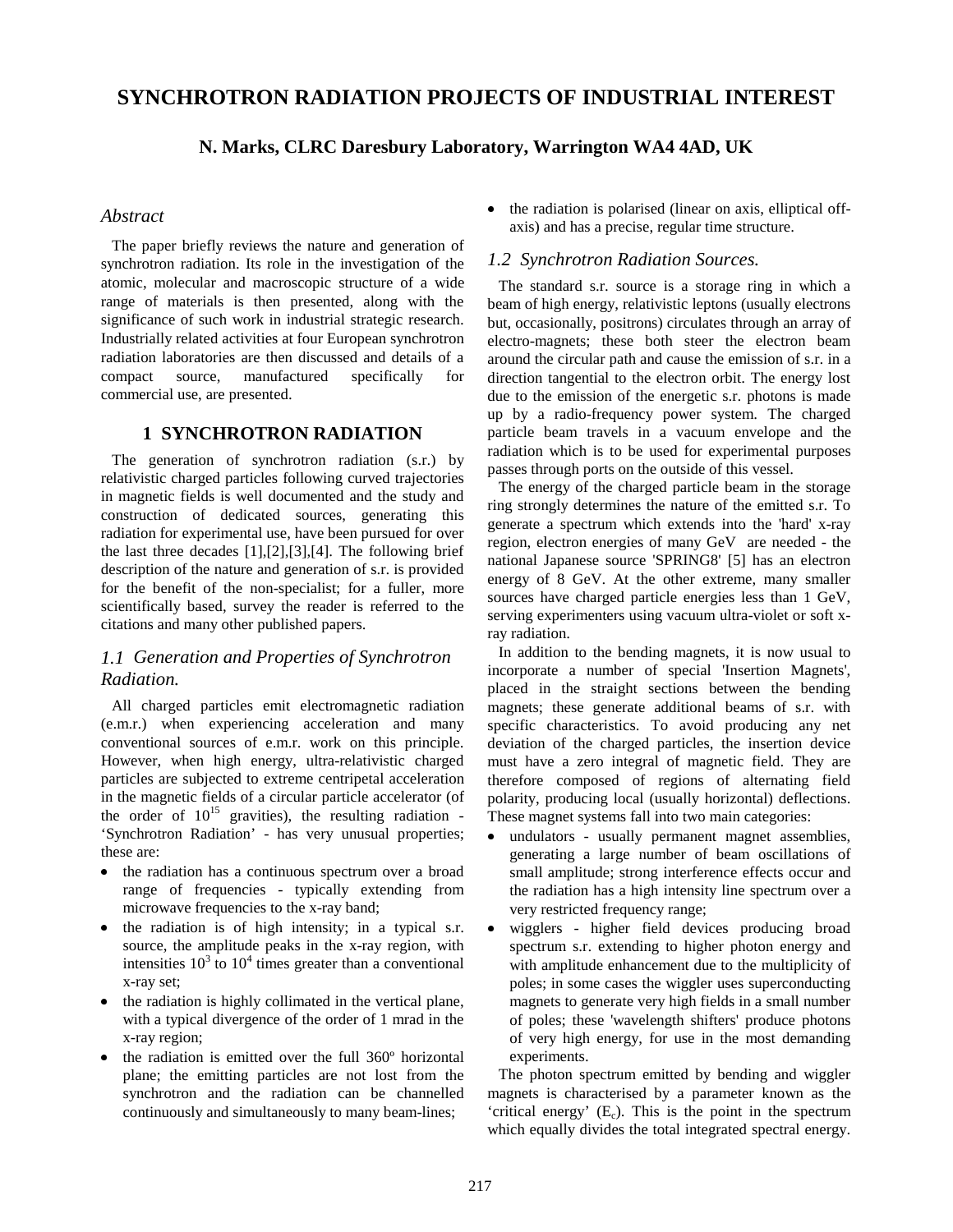The critical energy is close to the peak of the s.r. spectral curve and experiments can usually be performed using radiation of energy up to a factor of five greater than  $E_c$ but, because of reducing intensity, not beyond.

During the evolution of s.r. source design there have been a number of distinct phases. Modern sources are now designated as 'third generation' facilities. These are distinguished by very small transverse dimensions of the circulating beam (typically  $\sim 10^{-3}$ m horizontally,  $\sim 10^{-4}$ m vertically) and by the use of many wigglers and undulators to generate much of the required radiation.

## **2 USE OF SYNCHROTRON RADIATION**

The properties of s.r. described above indicate that it has great potential for any application where intense e.m.r is required. Many such cases are in the areas of the analysis of materials and their structures; these are described in the next section, with an emphasis on the value of such investigations to commercial applications. There are, also, a smaller number of areas where s.r. is used as part of a manufacturing process and these applications are also briefly discussed.

#### *2.1 Materials Investigation with S.R.*

The unique properties of s.r. allow investigators to 'probe' matter of widely differing nature and at very dissimilar levels of magnitude, from macroscopic assemblies to atomic structure. These investigations are usually academically oriented [6] and are relevant to many disciplines:

- surface science, studying work functions, boundary features, thin films, surface depositions, contamination, etc.;
- · materials science, both steady state and dynamic phenomena, in substances ranging through metals, ceramics, polymers, semiconductors, etc.;
- life and medical sciences, particularly the quantitative identification of the atomic assembly of large biomolecules (proteins, enzymes, viruses...) and the determination of the micro-structure of biological tissue (muscle, ligament, tendon) in dynamic situations;
- chemistry, particularly the study of catalytic and other complex processes not easily addressed by 'wet' chemistry;
- earth sciences, including the study of trace element concentration, etc. etc.

#### *2.2 Industrial Use of Synchrotron Radiation.*

Much of the commercial work carried out by or for industry at s.r. laboratories is confidential and contracts usually guarantee such secrecy; this makes it difficult to survey the work comprehensively. However, there is sufficient evidence to indicate that whilst the industrial use of s.r. covers many different manufacturing sectors, using a range of techniques, most of these involve the use

of the x-ray component of the s.r. spectrum  $[7],[8],[9],[10]$ . It is also clear that the work is concentrated into what could be classified as 'strategic research' - the investigation of products and processes rather than fundamental research.

From the experimental stations that are requested, it is known that the most frequently used industrial techniques are:

- · glancing angle x-ray reflection/diffraction, probing the surface of a material at variable depth;
- energy dispersive x-ray diffraction, a fast process which allows the identification and classification of phase transitions during dynamic changes (temperature, pressure, chemical reactions, etc.);
- high resolution powder diffraction, a technique allowing the identification of atomic structures of micro-crystalline materials; the technique is available in a conventional x-ray laboratory, but s.r. provides much enhanced speed and resolution;
- · x-ray spectroscopy (EXAFS), a technique unique to s.r., which resolves atomic structures in noncrystalline/amorphous materials, sometimes with very low concentration of the 'target' element;
- small angle/wide angle x-ray diffraction, two separate techniques which, when combined, provide structural information of one and two dimensionally ordered systems from the molecular to the macroscopic level;
- protein crystallography, a major technique allowing the full identification of the atomic structure of large bio-molecules, but only if three dimensional fully ordered crystals of the material are available.

The techniques described above are all concerned with investigation and measurement. However, s.r. is also used as a manufacturing tool for x-ray lithography, as described below for two separate procedures.

## *2.3 Use of Synchrotron Radiation for Lithography*

The lithographic process used to manufacture microchips conventionally makes use of ultra-violet radiation and currently is able to produce structures with minimum line widths of the order of  $0.25 \mu m$ . To obtain further reduction in size, achieving higher component densities with a corresponding increase in operating frequency, the use of x-rays for the exposure of the photo-resist is necessary; this appears to offer the possibility of resolving features of  $0.07 \mu m$  or less [11]. The parallelism and intensity offered by s.r. sources makes them eminently suitable for this work and investigations have been carried out at a number of laboratories [12]. Whilst this technique has not yet matured to the stage of supporting routine manufacture, purpose built sources suitable for use in a manufacturing environment are now being designed and constructed; one such project is reviewed in the next main section.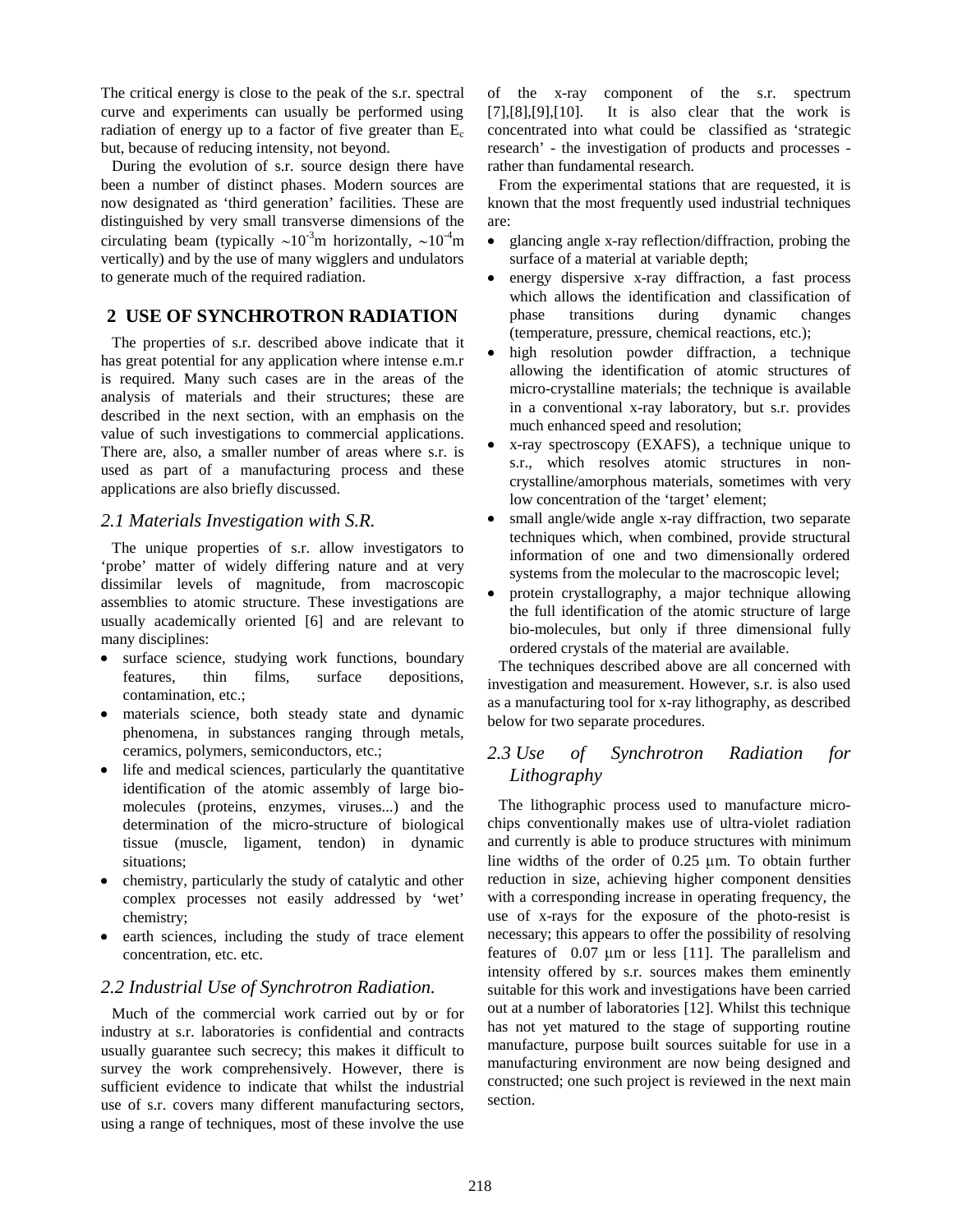## *2.4 LIGA*

This technology was developed in Karlsruhe, Germany, to produce micro-mechanical components for isotope separation [13]. The required accuracy indicates that lithographic methods are necessary but the specified thickness of the components calls for a process able to penetrate photo-resists to a substantially deeper level than the thin-film lithography used for microelectronics. The resulting LIGA (**Li**thographie, **G**alvanoformung, **A**bformtechnik) process uses s.r. to penetrate to depths of 0.5 mm or greater in the photo-resist. After development, to remove the exposed material, deposition by electrolysis fills the resulting voids and either directly produces the required micro-structure or provides a mould for replication. The micro-components so produced can be of a variety of materials (metals, polymers, ceramics), have height to width aspect ratios of up to 100:1 and side wall accuracies usually better than  $1 \mu m$  [14]. Unlike thin-film lithography, where soft x-rays provide the necessary penetration, the LIGA technique requires x-ray in the 5 keV range for optimum performance.

## **3 INDUSTRIAL WORK BY EUROPEAN S.R. SOURCES.**

To illustrate the range of work being performed, a brief survey of five European s.r. sources is presented; two are high energy storage rings serving a substantial x-ray community, two are medium energy sources and the fifth is a purpose built compact source of 700 MeV, intended principally for lithography.

#### *3.1 The ESRF, Grenoble*

The European Synchrotron Radiation Facility (ESRF) is Europe's largest purpose-built, dedicated s.r. source [15], supported by international funding and providing facilities for European researchers requiring high intensity hard x-rays. ESRF parameters are given in Table 1*.*

| Energy                    |         | GeV |
|---------------------------|---------|-----|
| Circumference             | 844     |     |
| Typical beam currents     | $160 -$ | mA  |
| $E_c$ in bending magnets  | 19.2    | keV |
| Beam-lines: bend. magnets |         |     |
| Beam-lines: insertions    |         |     |

Table 1: ESRF parameters.

Commercial beam time at the ESRF is about 1 % of the total but, if collaboration between industries and academics entering through the peer reviewed route is included, this figures rises to 5%.

There are three main fields of industrial research:

· pharmaceuticals - with a dozen companies mainly using the protein crystallography technique;

- materials fifteen companies working in areas such as chemistry, cements, cosmetics, glass, polymers, petroleum, metallurgy, etc.;
- · microelectronics ten companies performing trace element detection on Si wafers, using the x-ray florescence technique.

This last technique is proving so valuable that a joint ESRF/industry initiative is now funding a new experimental station dedicated to these investigations.

Further examples of commercially important industrial work at ESRF are:

- high resolution strain scanning in Al alloy for turbines in aero-engines;
- · microanalysis of trace elements in wood by diffraction and fluorescence techniques:
- EXAFS investigation of metallic nano-particle catalysts;
- · crystallinity of plastic containers using micro-focus xray diffraction.

## *3.2 HASYLAB at DESY, Hamburg.*

This German high energy physics laboratory also supports a major s.r. programme, which obtains s.r. principally from the positron accelerator 'DORIS'; the parameters of this storage ring are given in Table 2.

Table 2: DORIS (DESY) parameters.

| Energy                    |    | GeV |
|---------------------------|----|-----|
| Circumference             |    | m   |
| $E_c$ in bending magnets  | 16 | keV |
| Beam-lines: bend. magnets |    |     |
| Beam-lines: insertions    |    |     |

Currently, industrial beam time at HASYLAB accounts for 1.5% of total. The Laboratory has long-term (three year) contracts with five commercial companies, three of whom are using EXAFS for catalyst research. These companies provide funding for post-doc positions and, in return, obtain rapid access to beam, help and advice with experiments, etc. However, the companies make additional payments for beam-time and any further support they may require.

Cited highlights of industrial and commercial work performed at HASYLAB are:

- · the EXAFS study of Ni/Au catalyst used for the industrial synthesis of hydrogen from methane and water;
- the fast EXAFS of  $Cu/ZnO/Al_2O_3$  catalyst during temperature variation;
- the small angle diffraction study of block-copolymers, used as an energy absorber in running shoes and other sports products;
- the power diffraction study of the phases of Fe/Zn alloy as a function of temperature;
- the protein crystallography study of rattle-snake and viper venom.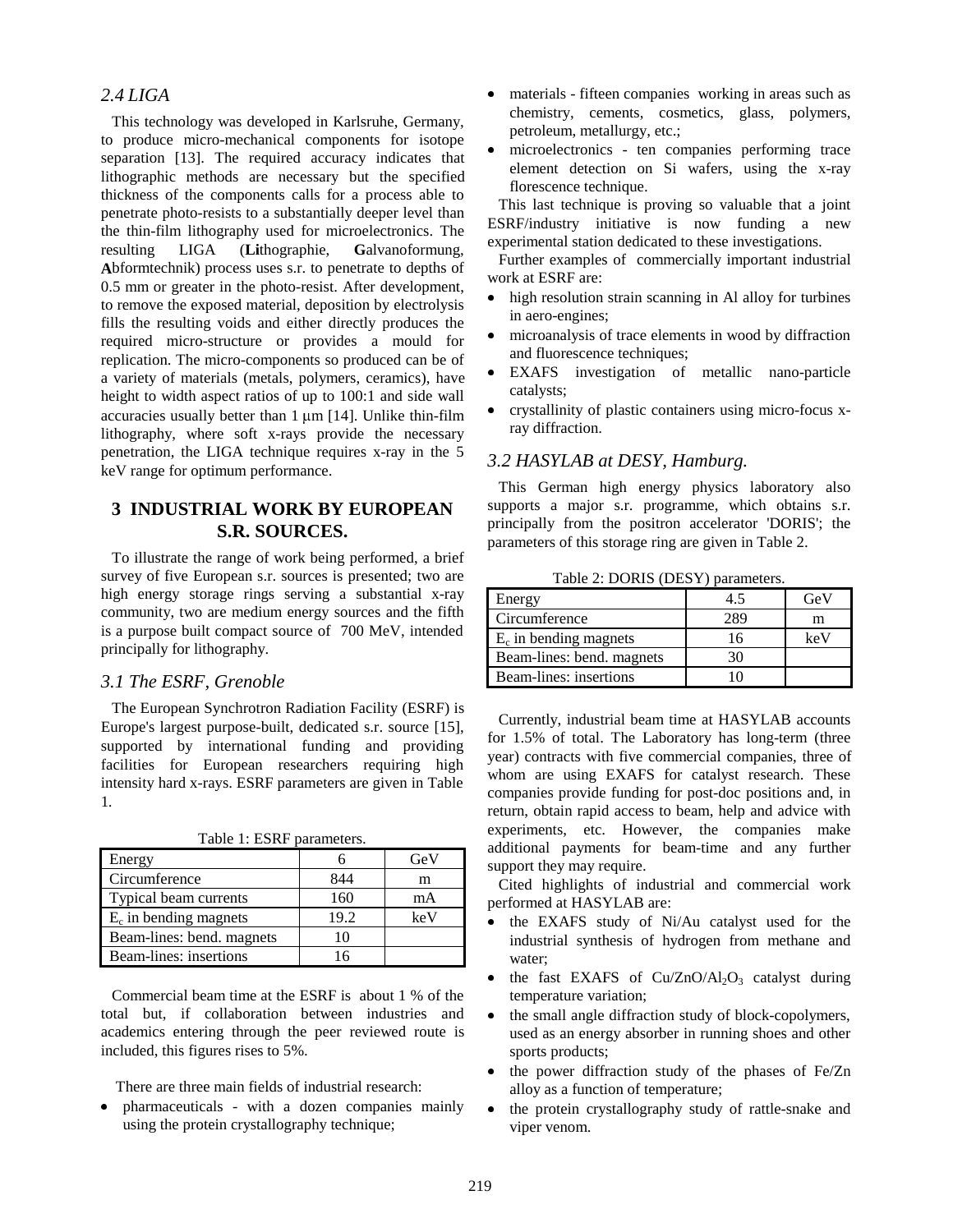#### *3.3 LURE*

LURE is the French National Laboratory for s.r research. Radiation is obtained from 2 rings: SuperACO, a purpose built, third generation U.V./soft x-ray source, and DCI, an earlier ring originally built for high energy physics. The Laboratory therefore has the advantage of operating the two rings, providing optimum performance in two different parts of the s.r. spectrum. Parameters of the two rings are given in Table 3.

|                        | <b>SuperACO</b> | <b>DCI</b> |     |
|------------------------|-----------------|------------|-----|
| Energy                 | 0.8             | 1.85       | GeV |
| $E_c$ in bend. magnets | 0.67            | 3.4        | keV |
| $E_c$ in wiggler       |                 | 9.6        | keV |
| Beam-lines: bend mags  | 11              |            |     |
| Beam-lines: insertions |                 |            |     |

Table 3: SuperACO and DCI Parameters.

Direct commercial work accounts for 5% of beam-time but a more accurate indication of industrial use would be 15%, if academic/industry collaborations were included.

LURE has provided statistics relating to the nature of the industries using the facility and the techniques employed; these data are given in Tables 4 and 5.

Table 4: Industries using the LURE facilities.

| <b>Industry</b>          | $%$ use |
|--------------------------|---------|
| Petroleum                | 24      |
| Chemicals                | 15      |
| Military                 | 17      |
| Electronics              | 13      |
| Pharmaceutical/cosmetics |         |
| Metallurgy               |         |
| Automobile               |         |
| Small companies          |         |

|  |  |  | Table 5: Techniques favoured by Industry at LURE |
|--|--|--|--------------------------------------------------|
|  |  |  |                                                  |

| <b>Technique</b> | $%$ use |
|------------------|---------|
| <b>EXAFS</b>     |         |
| Diffraction      |         |
| <b>Surfaces</b>  |         |
| <b>Biology</b>   | 14      |
| Infra-red        |         |

Industrial 'highlights' include:

- the structure of skin and hair for cosmetics development;
- ·the study of catalysts for automobile exhaust systems;
- ·fluorescence detection for environmental studies.

### *3.4 The SRS at CCLRC, Daresbury Laboratory.*

The SRS is a fifteen year old, medium energy source which supports a large academic programme extending from the infra-red to the x-ray band. This early facility was the first purpose built, dedicated, x-ray source but a

major upgrade has enhanced the radiation brightness to meet the needs of the present experimental programme. The source parameters are given in Table 6.

Table 6: Parameters of the Daresbury SRS.

| Energy                               |        | GeV |
|--------------------------------------|--------|-----|
| Circumference                        | 96     | m.  |
| Typical beam current                 | 250    | mA  |
| $E_c$ in bending magnets             | 3.2    | keV |
| $E_c$ in super-conduct. wigglers (2) | 13, 16 | keV |
| No. of exp. stations                 |        |     |

The Daresbury SRS has been used for industrial work for well over ten years. During this time the percentage of beam-time directly scheduled for commercial applications has varied but is typically between 2% and 3% of the total time available. However, as with the other sources, its is known that many industrial users obtain access through collaboration with academics.

A number of major companies, including ICI, Unilever, Glaxo and Zeneca, have long term contracts, whilst others, including some major pharmaceutical and petrochemical companies, obtain s.r. and staff effort through shorter term arrangements. The analysis of the work according to technique is similar to the LURE data, with EXAFS, powder diffraction and protein crystallography featuring strongly. The analysis according to industrial sector is given in Table 7.

| <b>Industrial Sector</b> | $%$ use |
|--------------------------|---------|
| General chemicals        | 40      |
| Petro-chemicals          | 34      |
| Health care              | 10      |
| Pharmaceuticals          |         |
| <b>LIGA</b>              |         |
| <b>Others</b>            |         |

Table 7: Industrial Sectors using the SRS.

LIGA work has also been promoted, with a group of four interested industrial companies forming a 'club' to support the work and obtain micro-structures. These included representatives from the automobile engineering, nuclear material processing, and micro-electronics sectors.

Recently, CCLRC has launched a new initiative, named 'DARTS'. This is intended to make s.r. more easily available to small companies by offering a sample analysis service with a quoted price per sample and a fast turn-round time. DARTS is proving to be popular with companies which have never used s.r. in the past and the service has examined samples as diverse as foam rubber, bladder stones, solar cells, paint, deodorants and toothpaste. The DARTS service is expected to continue to expand and could, in the future, represent greater commercial use of s.r. than the earlier core activity of beam-time use by industry's own experts.